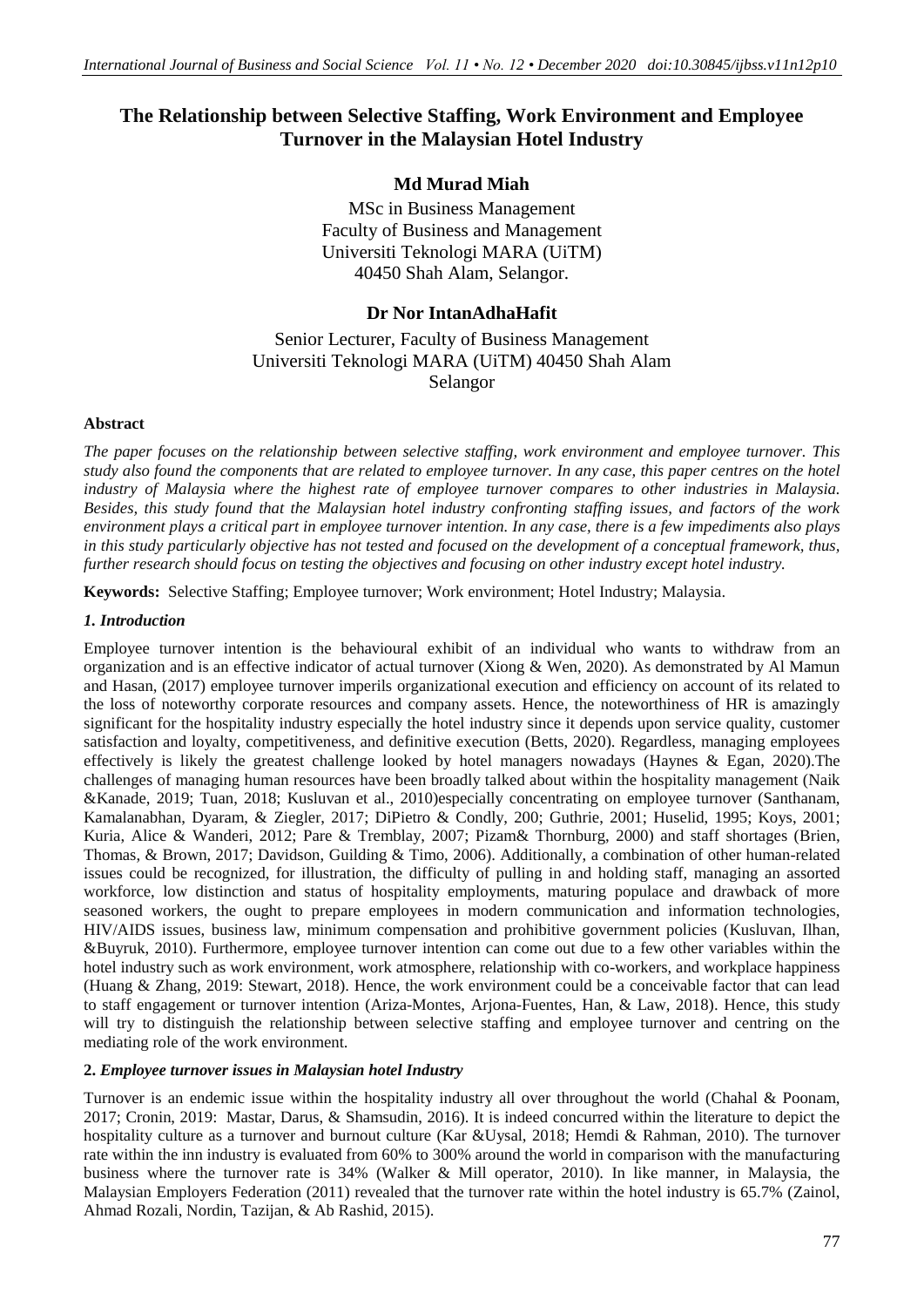In Malaysia, turnover is not kept to the operational workers; it stretches out too to the authoritative levels (Zainol et al., 2015). Turnover within the Malaysian hotel industry could be a major issue inferable to the significant reliance of hotels on the human factor. Also, the financial losses and good impacts of turnover on hotels cannot be ignored (Hemdi& Rahman, 2010; Albattat & MatSom, 2013).

In Malaysia, various studies have concentrated on employee turnover intention (Nor, Nor, Ahmad, Khalid, & Ibrahim, 2017; Hemdi&Nasurdin, 2006; Rahim, 2011). Malaysian considers have found that respondents with the high aim to leave are the people who require transient business were influenced by others to explore for work within the industry and are more arranged towards peer group friendship as contradicted to the specific work (Nor et al., 2017). Human resource practices (Miah & Hafid, 2019; Hemdi & Nasurdin, 2006), procedural and distributive justice (Hemdi & Nasurdin, 2008), organizational citizenship behaviour (Hemdi & Nasurdin, 2007) and a psychological contract (Rahim, 2011) contribute to reducing turnover intention.

# *3. Literature review*

#### **3.1 Selective Staffing and Employee Turnover**

Selective staffing is the process toward enlisting qualified candidates in the organization or company for unequivocal positions (Bashir,Tufail & Mahesar, 2018).Within the management, the significance of selective staffing is an operation of enlisting the employees by interviewing their capacities, knowledge and afterwards expanding to them explicit business opportunity specific jobs suitably (Bashir et al., 2018). According to Mastar, Darus, and Shamsudin, (2016) selective staffing can be assembled around issues of high employee turnover, inconvenience in pulling in and holding skilled workers, staff insufficiencies, and destitute control and work commitment. Among these issues, employee turnover has all the earmarks of being the foremost challenging (Betts, 2020). Empirical studies, for the case, those driven by Shaw et al. (1998) illustrate that involuntary turnover is impacted by staffing practices (Abo-Murad & Abdullah, 2019). Moreover, Schmidt and Seeker (1983) contend that the consideration organizations pay their employee determination impacts the nature of those enrolled. This can be reflected within the staffing strategy – the selection ratio (that is how selective the organization can be) and the legitimacy of the selection process. Utilizing selection methods is likely going to bring almost better-educated enrollment and selection inciting lower involuntary turnover. Huselid (1995) illustrated that selective staffing practices are recognized with supreme turnover. Over the best turnover including imperative staff individuals upsets and anticipates the reasonability of an organization (O'Connell & Kung, 2007).). Diminishing turnover is noteworthy since it reduces enrollment, selection and training costs, and moves forward the nature of service conveyed (O'Connell et al., 2007).

Different common guidelines for hospitality human resources managers are available to address these staffing in issues (Kusluvan et al., 2010; Nankervis, 2000) and speak to "HR best practice" (Cho, Woods, Jang &Erdem, 2006). These incorporate selective staffing (Cho et al., 2006; Kusluvan et al., 2010; Nankervis, 2000). Selective staffing is significant to upgrade employee commitment and relieve employee turnover because it applies a strong impact on an organization's way of life (McGunnigle & Jameson, 2000).Selective staffing implies pulling insufficient candidates to ensure qualified candidates are among them (Millmore, 2003). A sensible job see permits contender to assess the organization reasonably and to select whether they are suitable for the organization (Millmore, 2003; Raub and Streit, 2006). Selective staffing moreover incorporates the utilization of different dependable choice strategies and counting various stakeholders in decision- making (Millmore, 2003).

# **3.2 Work Environment and Employee Turnover**

Work environment may have distinctive positive and negative impacts on employees' outcomes, for example, turnover intentions. Meirina, Ferdian, Pasaribu, and Suyuthie (2018) has demonstrated that work environment emphatically impacts on employee turnover intention of 4-star Hotels in Padang City with a relapse coefficient of 0.744, this suggests in case there is an extension within the estimation of the work environment by one unit it will make strides employee turnover by 0.744 units and vice versa. Arnoux-Nicolas, Sovet, Lhotellier, Di Fabio, and Bernaud (2016) has assessed that extended degrees of unfavourable working conditions would incite extended degrees of turnover intentions. However, diverse research on the distinctive working samples has illustrated that clear work environment may impact turnover intentions (Qureshi, Iftikhar, Abbas, Hassan, Khan, & Zaman, 2013). Mueller and Cost (1990) have established that the determinants of involuntary turnover are of a psychological, sociological, and economic nature. Their explanatory show of intentional turnover coordinates different sorts of determinants, for a case, working conditions, environmental conditions, and worker characteristics (Qureshi et al., 2013). The authors point out that if employees' wants toward the organization are not fulfilled, the consequences for work satisfaction and to work bring almost the employees deciding to take off the organization.

In this respect, and Lofquist (1984) contends in their show that the level of fulfilment from the perspective of the employee fair as of the employer predicts the degree to which the person is likely reaching to stay.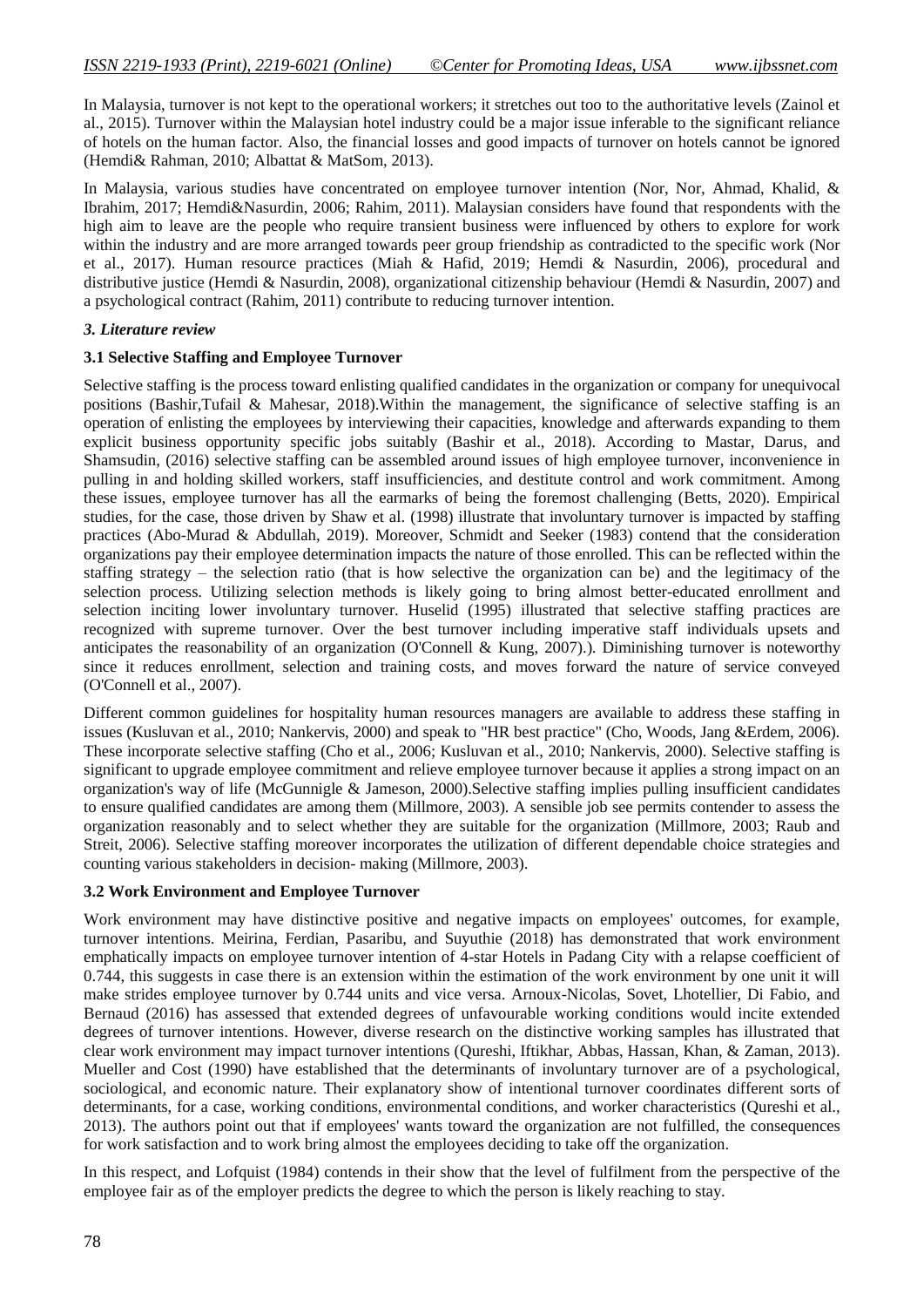In case there ought to emerge an event of a perplex between the person and the working environment, this show predicts sorts of changes between the two. Along these lines, energetic change with regard to the person induces that the individual in the address is endeavouring to alter the working environment (Ng, Hong, Woo, Lim, & Wong, 2019). Adjusting responsively, individuals may moreover alter their conduct to all the more likely coordinate environment. At the point when no more noteworthy alter illustrates conceivable, the person clears out the work (Ng et al, 2019). As demonstrated by Yu, Liu & Ren (2019) clarifies the withdrawal strategy, intellectual conduct components are mediators of the relationship among fulfilment and employee turnover. This connected show portrays the subjective strategy in which work dissatisfaction drives the individual, from the start, to consider taking off, and afterwards to arrange to take off, which is joined by the energetic journey for another work, bringing about the selection to take off if a captivating business offered develops.

# **3.3 Proposed conceptual framework**

Based on the literature reviewed the theoretical framework shown in figure 1 is proposed:



Hypothesis 1: There is a positive relationship between selective staffing and employee turnover intention. Hypothesis 2: There is a positive relationship between work environment and employee turnover intention. Hypothesis 3: Work environment mediate the relationship between staffing and employee turnover intention

# **4.0 Social Exchange Theory (SET)**

Social exchange theory talks about social relations were counting on the interaction between two parties about cost and benefit analysis (Blau, 1964; Yu & Tsung-Lin, 2020). By the theory (Blau, 1964) appears that social relations can influence worker demeanour in their work or errand they are proceeding on because past research has shown that high-quality social exchange relationships can determinedly affect charming worker behaviours and attitudes (Rhoades and Eisenberger, 2002; Wayne, Shore, & Liden, 1997). Employees who have a high-quality exchange relationship with the organization may take an interest in behaviours that are likely attending to be supportive of the organization (e.g., Rhoades & Eisenberger, 2002).

For particular, within the organization level when employees realize that the organization is taking after the selective staffing process, whereas it wasthe ability and appropriate individual is getting enlist compare to need of appropriate staffing prepare which makes other employees think almost reasonableness and motived, engage them with the organization (Aguenza & Som, 2012). Other than that, whereas the work environment is supportive, inviting and employee centre that straightforwardly motivates and engage workers to create long term relationship with organizations compare to take off or work searching (Thakur, Ansari, & Bidkar, 2020). Hence, the over contentions appear that selective staffing from the bosses can alter the state of mind and behaviour of the workers that can lead worker engagement or intention to leave (Aguenza et al., 2012). On the other hand, the work environment is related to lots of variables it can be work conditions, co-worker relationships, working climate, regardless, when employees work environment is favourable to them it makes a difference worker engage with organizations compare to leaving (Thakur et al., 2020)

# *5.0 Conclusion*

This study shows that selective staffing can diminish employee turnover and reducing the cost of the organization. Moreover, research also recognized the different components that can create employee engagement with an organization compared to the deliberate of taking off.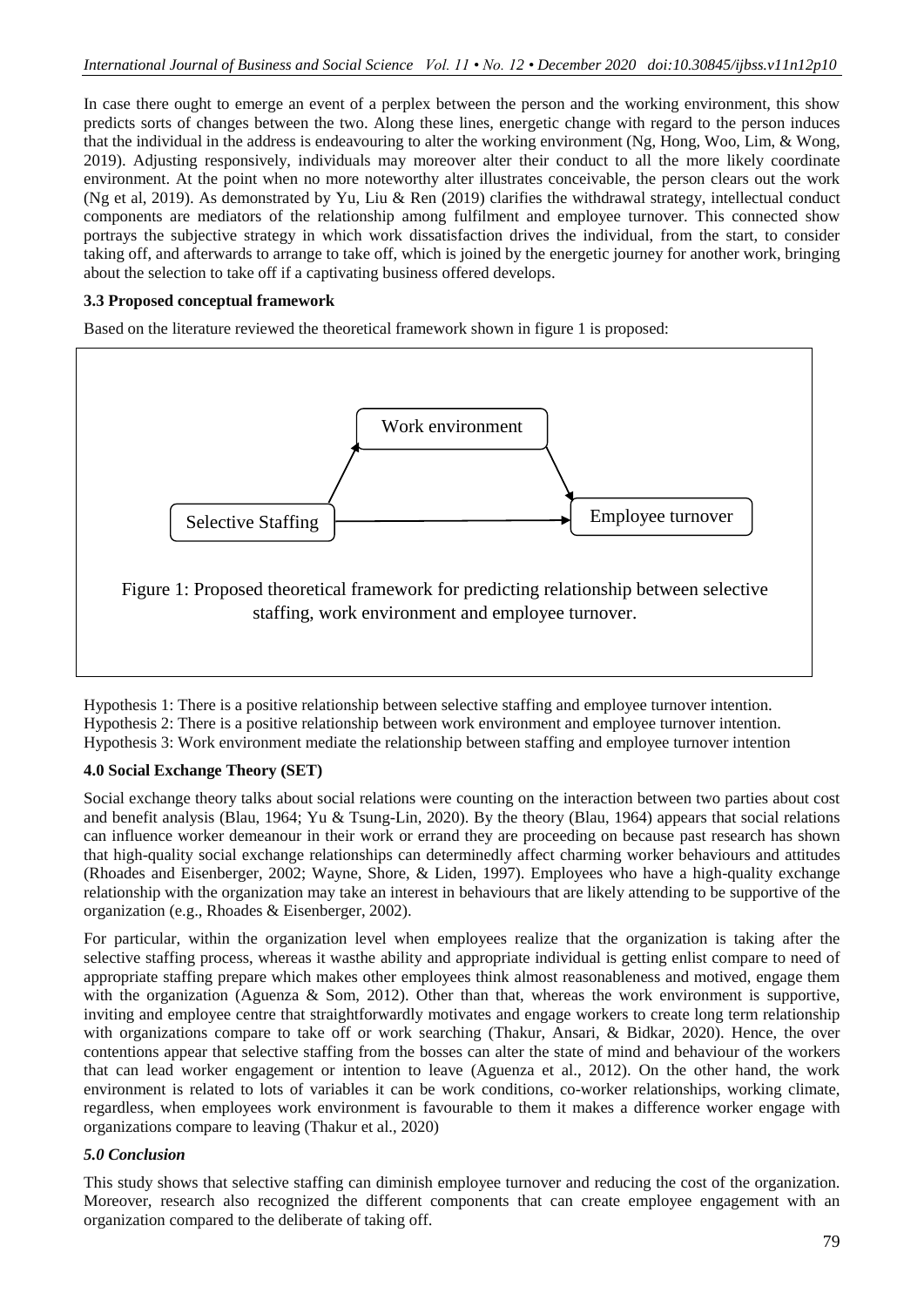This research also recommends based on the past study that behavioural screening tests amid the interviewing process can lead to less turnover once the candidate becomes employees in a specific organization. Moreover, this study is come up with insights to view the genuine circumstance within the hotel industry within the globe and Malaysia where the most hotel industry is confronting staffing issues and employee turnover (Sangaran&Jeetesh, 2015; AlBattat & Som, 2013)

In expansion, this study also shows that the work environment plays a critical effect on employee turnover in any case work environment related to employees' positive or negative attitude approximately their work and organization itself. One of the noteworthy commitments to the body of knowledge it appears the genuine circumstance on the hotel industry in Malaysia point of view and appears the relationship between three variables such as selective staffing, work environment and employee turnover. Another contribution of this study proposes that the work environment mediates in the relationship between selective staffing and employee turnover. The practical contribution of this study appears the way the hotel managers concern around selective staffing and lessening the turnover intention among employees which is exceptionally much exorbitant for the organization itself.

Other than that, this study shows the related factors that can lead an employee's engagement or intention to leave. In a nutshell, it also shows the work environment plays a significant role in employee turnover that needs to concern by the superior manager of the organization. Moreover, this study is not out of limitation, consequently, in this study objective not yet tested. Also, this study focuses on for-profit organization particularly the hotel industry. In this manner, the recommendation to assist further research is centring on other sector compare to the hotel industry and examines the objectives.

#### *Acknowledgement*

This research is supported by Institut Pengajian Siswazah (IPSis), UiTM Shah Alam Campus. Besides, I grateful to Dr Nor Intan Adha Hafit as my main supervisor for her tremendous contribution and guidance to complete this research successfully.

#### **5***.0 References*

- Al Mamun, C. A., & Hasan, M. N. (2017). Factors affecting employee turnover and sound retention strategies in business organization: a conceptual view. *Problems and Perspectives in Management*, (15, Iss. 1), 63-71.
- Ariza-Montes, A., Arjona-Fuentes, J. M., Han, H., & Law, R. (2018). Work environment and well-being of different occupational groups in hospitality: Job Demand–Control–Support model. *International Journal of Hospitality Management*, *73*, 1-11.
- AlBattat, A. R. S., &Som, A. P. M. (2013). Employee dissatisfaction and turnover crises in the Malaysian hospitality industry. *International Journal of Business and Management*, *8*(5), 62.
- Abo-Murad, M., & Abdullah, A. K. (2019). Turnover Culture and Crisis Management: Insights from Malaysian Hotel Industry. *Academy of Strategic Management Journal*.
- Arnoux-Nicolas, C., Sovet, L., Lhotellier, L., Di Fabio, A., &Bernaud, J. L. (2016). Perceived work conditions and turnover intentions: The mediating role of meaning of work. *Frontiers in psychology*, *7*, 704.
- Aguenza, B. B., &Som, A. P. M. (2012). Motivational factors of employee retention and engagement in organizations. *International journal of advances in management and economics*, *1*(6), 88-95.
- Betts, B. S. H. (2020). The Importance of Human Resource Management in the Hotel industry in Sierra Leone. *American Scientific Research Journal for Engineering, Technology, and Sciences (ASRJETS)*, *64*(1), 96-108.
- Brien, A., Thomas, N. J., & Brown, E. A. (2017). How hotel employee job-identity impacts the hotel industry: The uncomfortable truth. *Journal of Hospitality and Tourism Management*, *31*, 235-243.
- Bashir, M., Tufail, M. S., &Mahesar, H. A. (2018). High Performance Work System and Women Employee Attitudes: A Female Worker's Perspective. *The Women-Annual Research Journal of Gender Studies*, *10*(10).
- Blau, P. M. (1964). Social exchange theory. *Retrieved September*, *3*(2007), 62.
- Chahal, H. S., & Poonam. (2017). Study of organizational culture, employee turnover and employees' retention in hospitality sector. *Pacific Business Review International*, *9*(11), 119-125.
- Cronin, S. (2019). *An Investigation into High Labour Turnover and Retention of Front-Line Employees in The Hospitality Sector in Ireland with a Particular Emphasis on a Fun Work Culture* (Doctoral dissertation, Dublin, National College of Ireland).
- Cho, S., Woods, R. H., Jang, S. S., &Erdem, M. (2006). Measuring the impact of human resource management practices on hospitality firms' performances. *International Journal of Hospitality Management*, *25*(2), 262-277.
- DiPietro, R. B., &Condly, S. J. (2007). Employee turnover in the hospitality industry: An analysis based on the CANE model of motivation. *Journal of Human Resources in Hospitality & Tourism*, *6*(1), 1-22.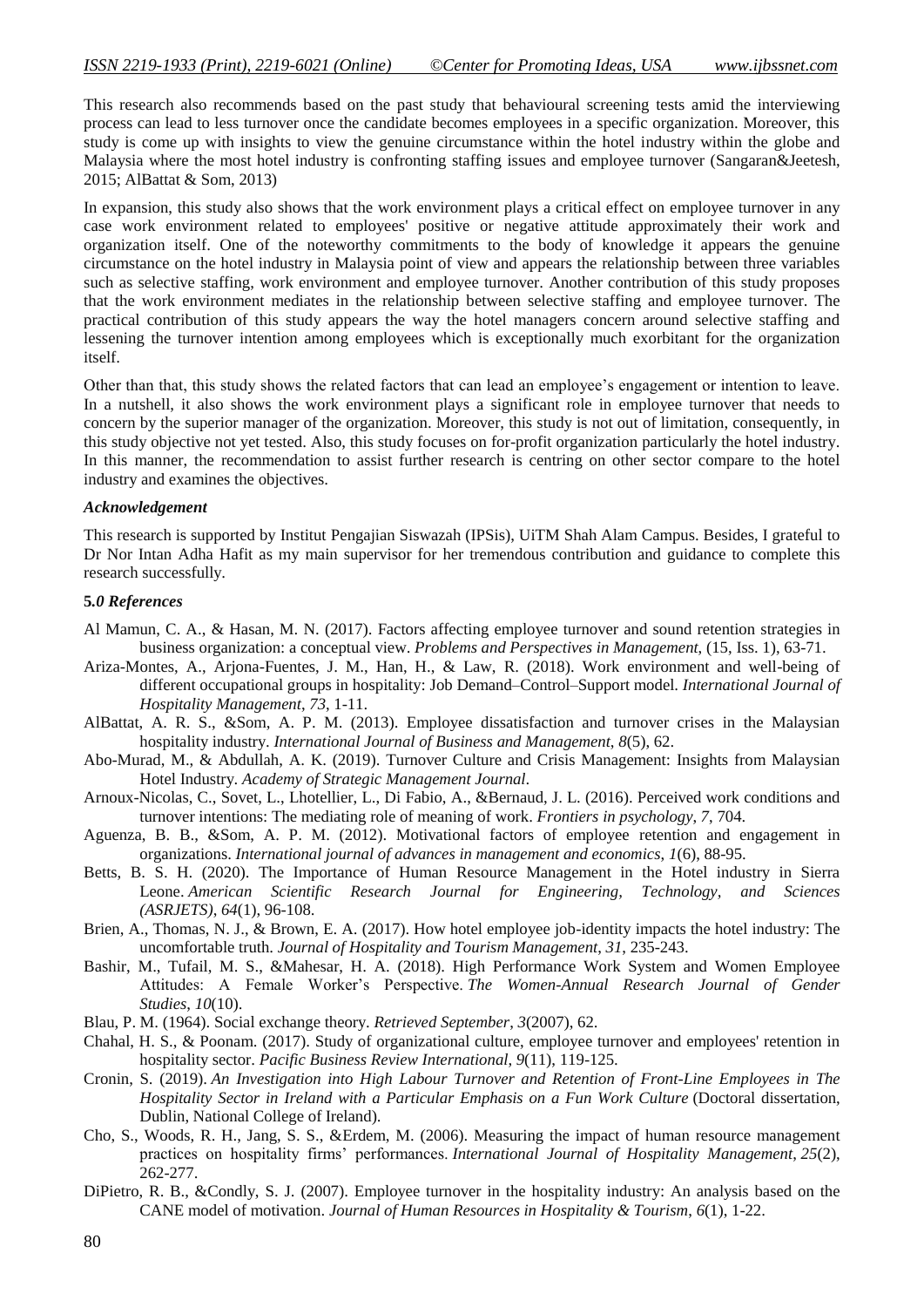- Davidson, M., Guilding, C., & Timo, N. (2006). Employment, flexibility and labour market practices of domestic and MNC chain luxury hotels in Australia: Where has accountability gone? *International Journal of Hospitality Management*, *25*(2), 193-210.
- Deery, M. A., & Shaw, R. N. (1997). An exploratory analysis of turnover culture in the hotel industry in Australia. *International Journal of Hospitality Management*, *16*(4), 375-392.
- Dawis, R. V., &Lofquist, L. H. (1984). *A psychological theory of work adjustment: An individual-differences model and its applications*. University of Minnesota press.
- Federation, M. E. (2011). The MEF salary and fringe benefits survey for executives in 2010 and 2011. *Kuala Lumpur: Author*.
- Guthrie, J. P. (2001). High-involvement work practices, turnover, and productivity: Evidence from New Zealand. *Academy of management Journal*, *44*(1), 180-190.
- Haynes, N., & Egan, D. (2020). The perceptions of frontline employees towards hotel overbooking practices: exploring ethical challenges. *Journal of Revenue and Pricing Management*, 1-10.
- Huselid, M. A. (1995). The impact of human resource management practices on turnover, productivity, and corporate financial performance. *Academy of management journal*, *38*(3), 635-672.
- Huang, C., Wu, K., & Zhang, Y. (2019). Understanding precedents for frontline employee turnover in luxury hotels: Emotional intelligence as a unifying factor. *Journal of Human Resources in Hospitality & Tourism*, *18*(1), 26-46.
- Hemdi, M. A., & Rahman, N. A. (2010). Turnover of hotel managers: Addressing the effect of psychological contract and affective commitment. *World Applied Sciences Journal*, *10*(Special Issue Tourism & Hospitality).
- Hemdi, M. A., &Nasurdin, A. M. (2006). Predicting turnover intentions of hotel employees: The influence of employee development human resource management practices and trust in organization. *Gadjah Mada International Journal of Business*, *8*(1), 21-42.
- Zainol, N., Ahmad Rozali, A., Nordin, N., Tazijan, F., & Ab Rashid, P. (2015). Employees dissastification and turnover crises: A study of hotel industry, Malaysia. *Nakia and Tazijan, Farina and Ab Rashid, Putri, Employees Dissastification and Turnover Crises: A Study of Hotel Industry, Malaysia (March 11, 2015)*.
- Kusluvan, S., Kusluvan, Z., Ilhan, I., &Buyruk, L. (2010). The human dimension: A review of human resources management issues in the tourism and hospitality industry. *Cornell Hospitality Quarterly*, *51*(2), 171-214.
- Koys, D. J. (2001). The effects of employee satisfaction, organizational citizenship behavior, and turnover on organizational effectiveness: A unit‐ level, longitudinal study. *Personnel psychology*, *54*(1), 101-114.
- Kuria, S., Alice, O., &Wanderi, P. M. (2012). Assessment of causes of labour turnover in three and five star-rated hotels in Kenya. *International journal of business and social science*, *3*(15).
- Kara, D., &Uysal, M. (2018). Gender differences in burnout perceptions: the case of hotel employees. In *Handbook of Human Resource Management in the Tourism and Hospitality Industries*. Edward Elgar Publishing.
- Marsden, P. V. (2017). Interpersonal ties, social capital, and employer staffing practices. In *Social capital* (pp. 105- 125). Routledge.
- Mastar, C. N. C., Darus, A., &Shamsudin, A. S. (2016). Relationship Between Perceived Organizational Politics and Turnover Intention of Hotel Industry in Malaysia. *The Social Sciences*, *11*(30), 7195-7198.
- Miah, M., &Hafid, N. (2019). A Review Study of the Human Resource Management Practices on Job Satisfaction of Hotel Industry Employees of Malaysia. *International Journal of Human Resource Studies*, *9*(3), 75-85.
- McGunnigle, P. J., & Jameson, S. M. (2000). HRM in UK hotels: a focus on commitment. *Employee Relations*.
- Millmore, M. (2003). Just how extensive is the practice of strategic recruitment and selection? *Irish Journal of Management*, *24*, 87-108.
- Meirina, I., Ferdian, F., Pasaribu, H. S., &Suyuthie, H. (2018). The influence of work environment towards turnover intention of employee of 4 Star hotels in Padang City. *Journal of Business on Hospitality and Tourism*, *4*(2), 97-104.
- Mueller, C. W., & Price, J. L. (1990). Economic, psychological, and sociological determinants of voluntary turnover. *Journal of behavioral economics*, *19*(3), 321-335.
- Naik, N. K. K., &Kanade, S. R. (2019). HRM in hospitality industry: an overview. *Advance and Innovative Research*, 136.
- Nor, M. N. M., Nor, A. N. M., Ahmad, Z., Khalid, S. A., & Ibrahim, I. I. (2017). Factors affecting turnover intention among gen Y in hotel industry. *JurnalIntelek*, *12*(1).
- Nasurdin, A. M., Hemdi, M. A., &Guat, L. P. (2008). Does perceived organizational support mediate the relationship between human resource management practices and organizational commitment? *Asian Academy of Management Journal of Accounting and Finance*, *13*(1), 15-36.
- Nankervis, A. R. (2000). Human resource management strategies as competitive advantage: A case example of the hospitality sector in Southeast Asia & the Pacific Rim. *Research and Practice in Human Resource Management*, *8*(1), 111-133.